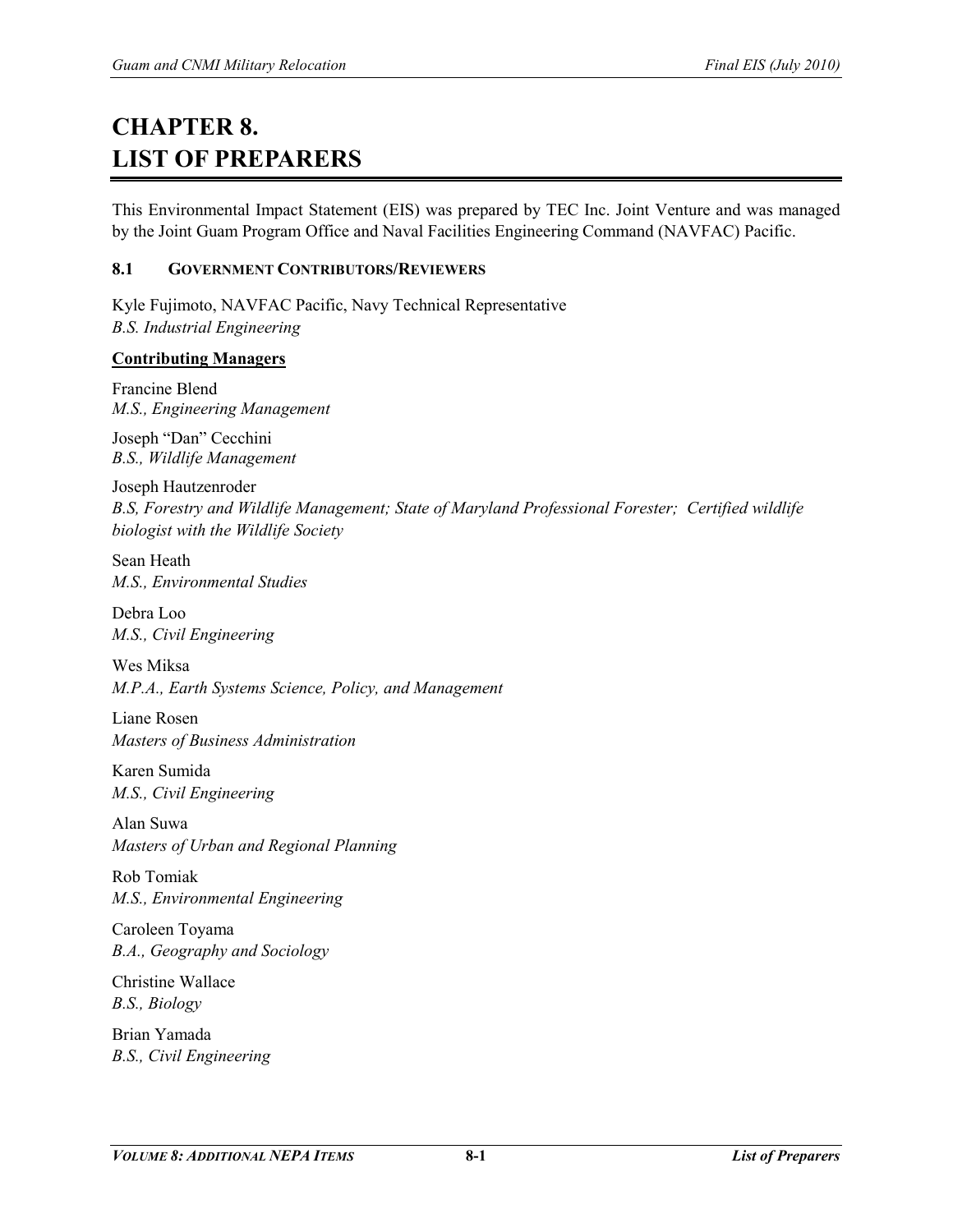## **Reviewers**

Stephen Barker *M.S. Petroleum Engineering*

Mark Brandon *J.D., Law*

Kay Chang *M.S., Public Health*

Coralie Cobb *B.A., General Biology*

Patricia Conte *M.A., Anthropology (Pacific Anthropology)*

Mark Cruz *B.A. Environmental Studies/Geology*

Valerie Curtis *B.A., Anthropology*

Christine Fong *B.S, Mechanical Engineering*

Garrett Fong *M.S., Civil Engineering*

Sean Hanser *Ph.D., Ecology*

Keith Hayashi *B.S., Civil Engineering*

J.T. Hesse *B.S., Environmental Science (Marine Resources)*

Travis Hylton *B.S., Civil Engineering*

Cheryl Omatsu *B.S., Civil Engineering*

Kevin Oshiro *M.S., Civil Engineering*

Vanessa Pepi *M.S. Animal Sciences (Evolution, Ecology and Conservation Biology)*

Sonny Rasay *B.S., Electrical Engineering*

John Sato *B.S., Civil Engineering*

Scot Urada *B.S., Civil Engineering*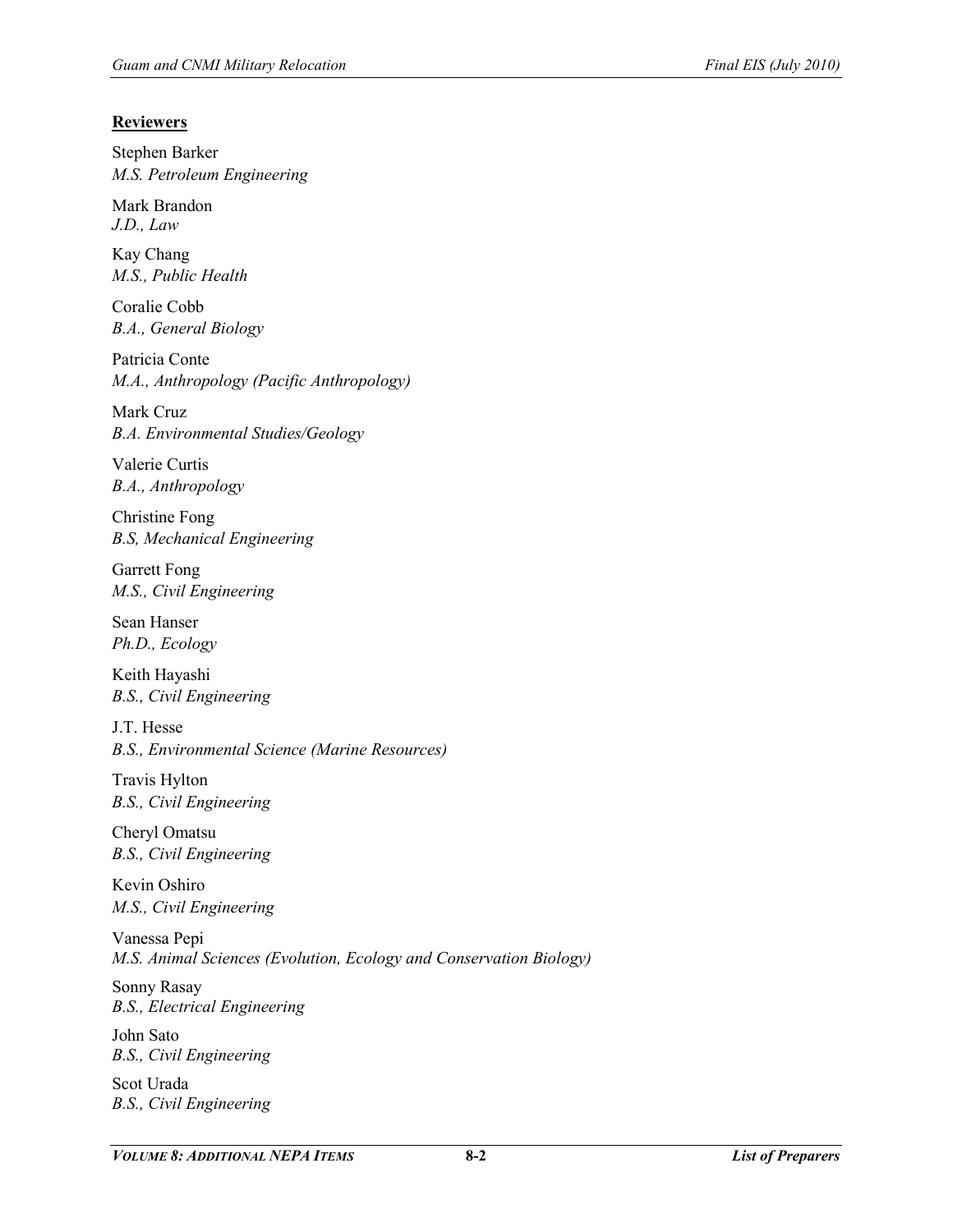Eric West *Ph.D., Anthropology*

#### **8.2 TEC INC. JOINT VENTURE (JV)**

#### **8.2.1 Management**

Rick Cornelius, TEC Inc. JV Program Manager *J.D., Law*

George Krasnick, TEC Inc. JV Deputy Program Manager *M.S., Biological Oceanography*

Bob Wardwell, EIS Project Manager *M.S., Environmental Science* 

Faith Caplan, EIS Deputy Project Manager *M.A., Public Health*

Kerry Halford, EIS Geographical Information System (GIS) Manager *B.S., Physics*

# **8.2.2 TEC Inc.**

Thorne Abbott, Cumulative Impacts, Mitigation Measures *M.S., Tropical Environmental Management*

Rick Adkisson, Hazardous Materials and Waste *M.P.H., Public Health*

Peer Amble, Purpose of and Need For Action, Proposed Action and Alternatives, Reviewer *B.A., Geography*

Margaret Bach, Reviewer, Volume 5 *B.A., Geology*

Dana Banwart, Editor *B.S., Biology*

Stephen Berry, Reviewer *B.S., Environmental Engineering*

Craig Bloxham, Purpose of and Need For Action, Proposed Action and Alternatives *M.A., Geography*

Katja Boehle, Project Support *M.S., Natural Resources and Environmental Management*

Karl Bromwell, Marine Biological Resources *M.S., Environmental Occupational Health* 

Jackie Brownlow, Editor *B.A., Business*

James Campe, Noise *B.S., Naval Architecture and Off-Shore Engineering*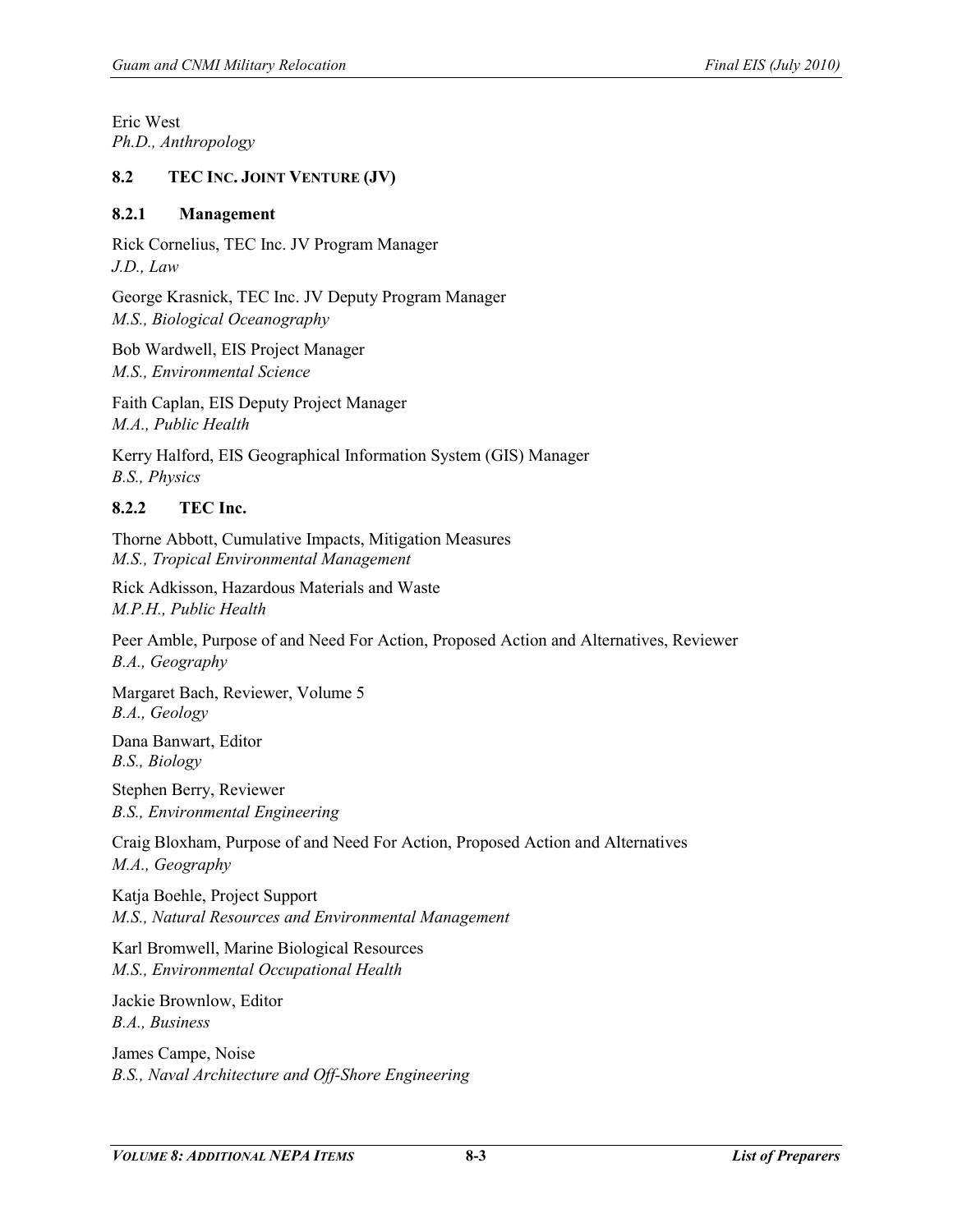Ruth Cerretti, Project Support *None*

J. Scott Coombs, Water Resources *M.S., Marine Science*

Christina Cummings, Editor *A.A.S., Administrative Office Technology*

Lucas DuPont, Overview of Proposed Action and Alternatives *B.A., English and B.A., Environmental Studies*

Elaine Emerson, Editor *B.A., English Literature and American Studies*

Rick Evans, Overview of Proposed Action and Alternatives, Reviewer *LLM, Environmental Law*

Erika Fuery, Water Resources *M.S., Environmental Science*

Andrea Gall, Editor *B.A., Communications*

Amber Guillory, Socioeconomics and General Services *M.A., Applied Anthropology and Participatory Development* 

Kathleen Hall, Environmental Justice and the Protection of Children *B.A., Earth and Environmental Sciences*

William C. Halperin, Reviewer *PhD., Geography* 

Renée Harrington, Water Resources *M.S., Marine Science* 

Chareé Hoffmann, Editor *B.S., Biology* 

Liz Jennings, Editor *B.A., English* 

Sue Leary, Cultural Resources *M.A., Anthropology*

Jennifer McCloskey, Environmental Justice and the Protection of Children *M.A., Urban and Regional Planning*

Deanne Meier, Marine Biological Resources *M.S., Marine Biology*

Glenn Metzler, Terrestrial Biological Resources *M.S., Biology*

Isla Nelson, References, Editor *B.A., Anthropology*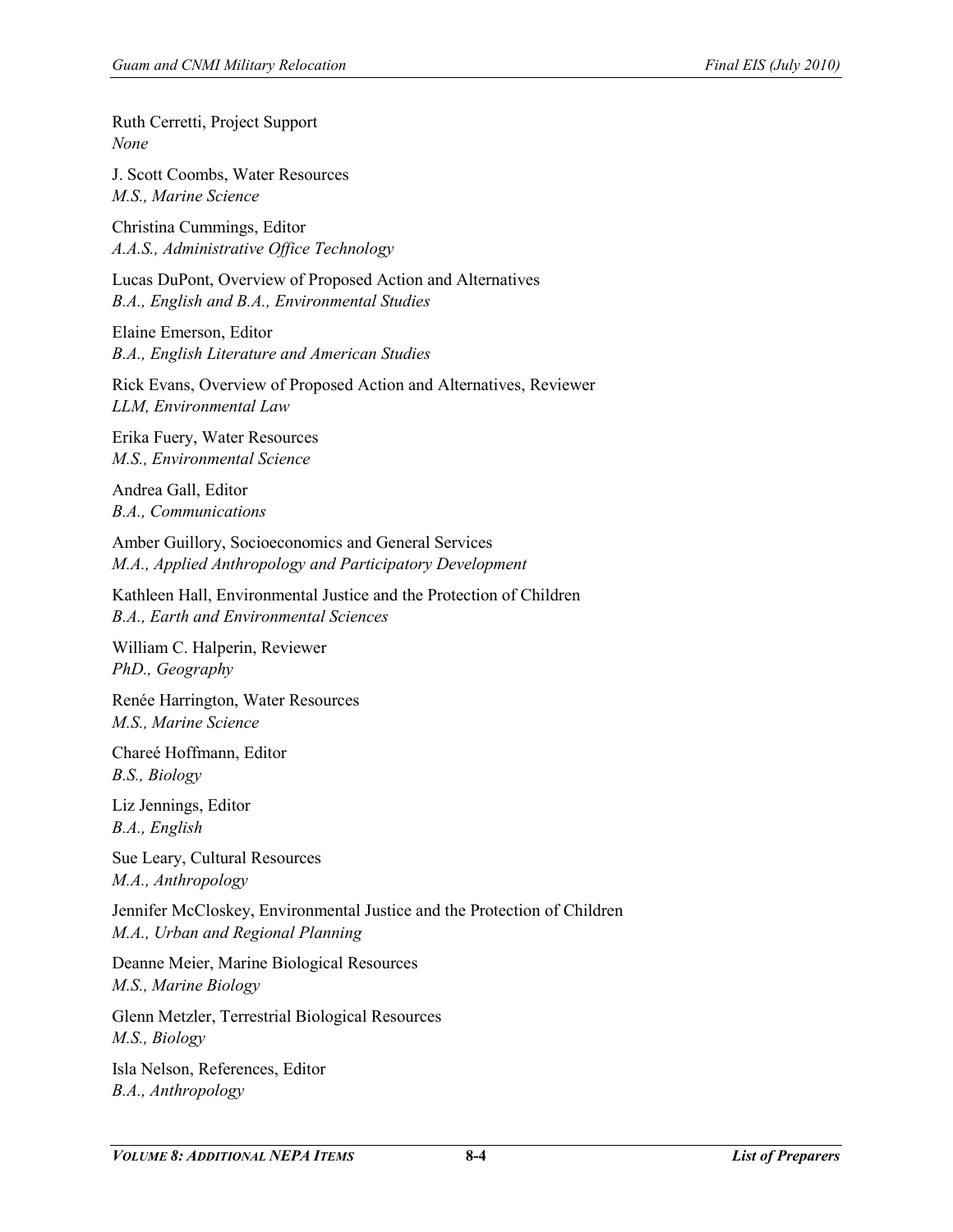Ryan Pingree, Water Resources *M.S., Environmental Science and Management* 

Rachel Ross, Geological and Soil Resources, Land and Submerged Land Use *B.S., Conservation and Resource Management*

Terry Rudolph, Cultural Resources, Purpose of and Need For Action, Proposed Action and Alternatives, Reviewer *M.A., Anthropology*

Paul Sage, Socioeconomics and General Services *M.A., Business and Public Administration and M.A., Development Economics*

Clare Shelton, Editor *M.S., Environmental Science and Management* 

Sharon Simpson, Editor *None*

Rick Spaulding, Terrestrial and Marine Biological Resources *M.S., Wildlife and Fisheries Science*

Claudia Tan, Editor *A.A., Liberal Arts and Sciences*

Bill Wear, Airspace *M.A., Public Administration* 

Robert Whittier, Water Resources/Hydrology *M.S., Hydrogeology*

Carol Zurawski, Purpose Of and Need For Action, Proposed Action and Alternatives, Reviewer *M.S., Environmental Management* 

#### **8.2.3 AECOM Technical Services, Inc.**

Dave Ahlborn, Public Health and Safety *B.A., Geography*

Brian Brownworth, Air Quality *M.S., Environmental Engineering*

Robin Cababa, Utilities *M.S., Civil Engineering*

Sherry Campagna, Public Comments *B.A., Biology*

Helen Chernoff, Air Quality *M.S., Biological Science*

Tanya Copeland, Purpose Of and Need For Action, Proposed Action and Alternatives, Utilities *M.S., Biology*

Sushant Dhal, GIS *M.S., Civil Engineering*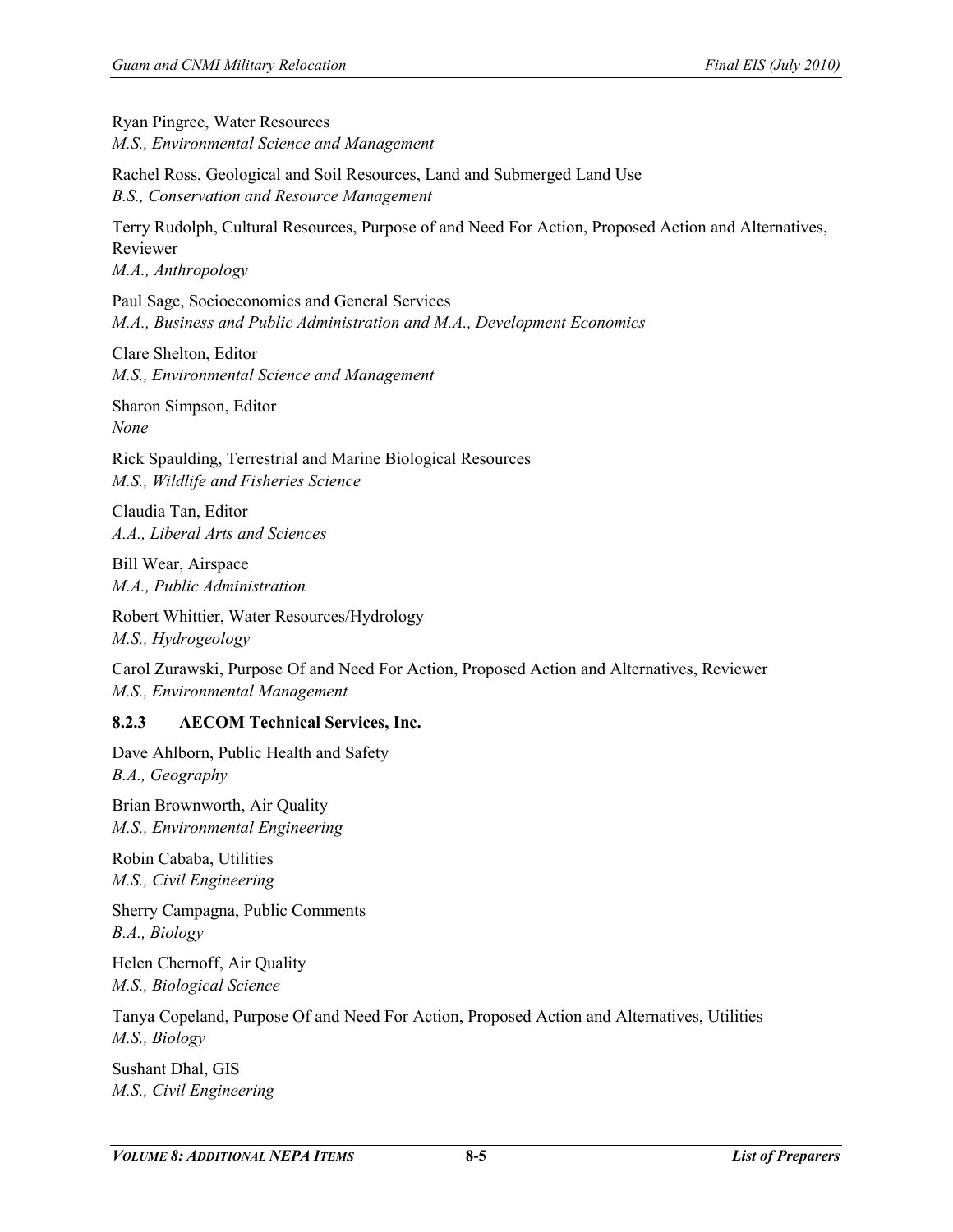Robert Forstner, Air Quality *M.E., Environmental Engineering*

Victor Frankenthaler, Air Quality *M.S., Geography* 

Christine Granger, Editor *M.S., Technical Communication Management; B.A., Translation and English* 

William Groot, Air Quality *M.S., Atmospheric Science*

Ed Hipolito, Transportation *B.S., Civil Engineering* 

Claire Hunt, Utilities *M.S., Biomedical Engineering* 

Donald I. Jones, Editor *None*

Dave Jury, Public Health and Safety, Reviewer *B.A., Geography* 

Stephen Keith, Purpose of and Need For Action, Proposed Action and Alternatives, Utilities, Reviewer *M.S., Civil Engineering* 

Venu Kolli, Utilities *M.S., Environmental Engineering* 

Kimberly Kubera, Air Quality *M.S., Atmospheric Chemistry*

James Mansky, Transportation *M.S., Zoology*

Michelle Mason, Purpose of and Need For Action, Proposed Action and Alternatives, Utilities *B.A., Urban Studies*

Kari McManus, Editor *B.A., Spanish*

Eugene Moe, Utilities *B.S., Electrical and Electronics Engineering* 

Mark Moese, Utilities *PhD., Environmental Toxicology* 

Gary Moore, Air Quality *M.S., Meteorology*

Caren Morgan, Air Quality *M.A., Urban Planning*

Prachi Nimse, Air Quality *M.S., Environmental Engineering*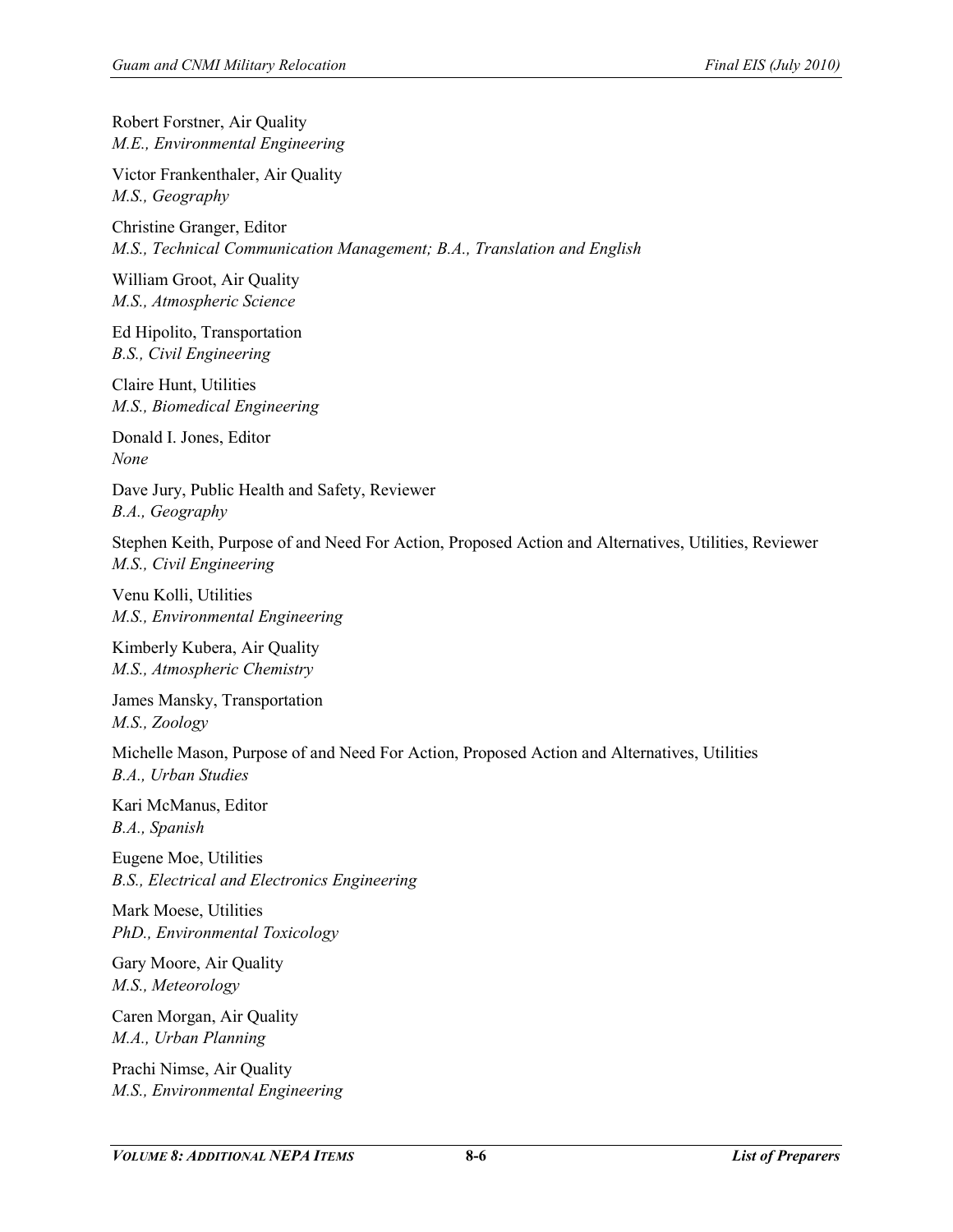John Scholfield, GIS *B.S., Earth Science*

Daniel Sheehan, GIS *M.A., Geography* 

Judith Shuckerow Bourdon, Air Quality *M.S., Chemical Engineering*

Fang Yang, Air Quality *M.S., Atmospheric Science*

Ma Yang, Utilities *PhD., Civil and Environmental Engineering* 

Julie Zimmerman, Public Comments *B.A. Environmental Studies and B.A English* 

# **8.2.4 EDAW, Inc.**

Craig Araki, GIS, Purpose of and Need For Action, Proposed Action and Alternatives *M.U.P., Urban Planning*

Kevin Butterbaugh, Purpose of and Need For Action, Proposed Action and Alternatives, Recreational Resources, Visual Resources *M.L.A., Landscape Architecture*

Robert Duchek, Purpose of and Need For Action, Proposed Action and Alternatives *B.S., Political Science*

Michael Marletto, Purpose of and Need For Action, Proposed Action and Alternatives *M.S. National Security Studies and M.S. Military Arts and Science*

Kristen Sohn, Recreational Resources *B.A., Asian Studies*

Christopher Stoll, GISP *M.A., Urban and Regional Planning* 

# **8.2.5 Parsons Transportation Group/Parsons Brinckerhoff Team**

Soumya Ananthanarayanan, Socioeconomics and General Services *M.S., City and Regional Planning*

Jeffery Bingham, Section 4(F) Evaluation *M.S., Environmental Studies*

Richard S. Bottcher, Water Resources *M.E., Civil Engineering*

Jason Bright, Cultural Resources *M.S., Anthropology*

Jacquelyn Corodimas, Socioeconomics and General Services, Environmental Justice and the Protection of Children *B.A., Social Sciences*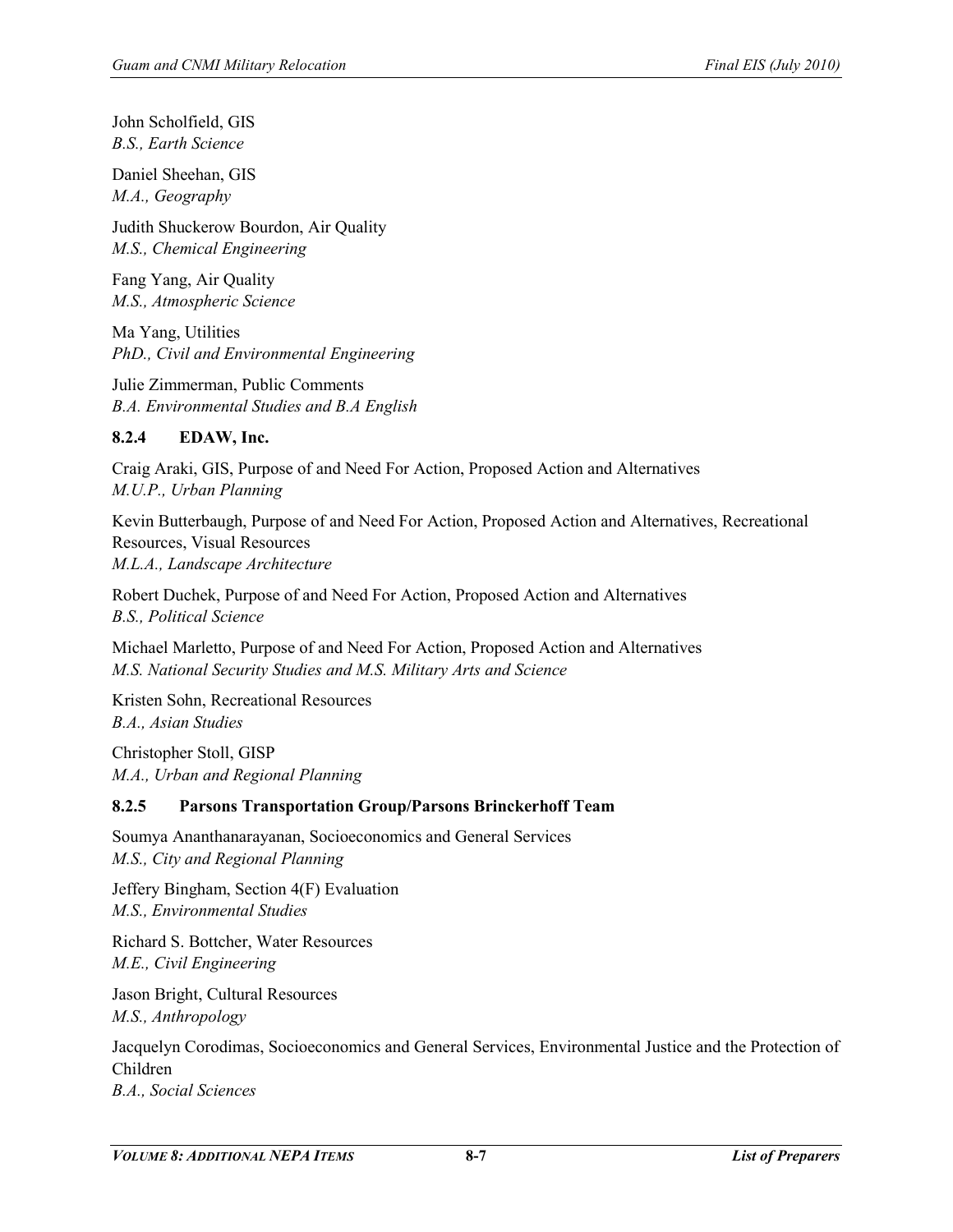Rosemarie Crisologo, Purpose of and Need For Action, Proposed Action and Alternatives, Geological and Soil Resources, Public Health and Safety *M.S., Environmental Engineering*

Christopher Espiritu, Project Support *None*

Pika Fejeran, Land and Submerged Land Use *M.A., Urban and Regional Planning*

Kevin French, Transportation *M.S., Civil Engineering*

Elvira V. Gaddi, Project Support *M.S., Chemical Engineering*

Areg Gharabegian, Noise *M.S., Mechanical Engineering* 

Taylor Houston, Terrestrial and Marine Biological Resources *B.A., Natural Resource Management*

Sureerut (Anne) Kochaon, Land and Submerged Land Use, Recreational Resources *M.S., Environmental Engineering*

Elizabeth Koos, Technical Editor *None*

Alice Lovegrove, Air Quality *M.S., Environmental and M.S. Waste Management*

Jeffrey Lormand, Visual Resources *M.L.A., Landscape Architecture*

Martin Meyer, Noise *M.S., Physics*

Brynna McNulty, Environmental Justice and the Protection of Children *B.A., Anthropology and B.A. Environmental Studies*

William F. O'Keefe III, Utilities and Infrastructure *B.S., Civil Engineering*

Patrick Romero, Hazardous Materials and Waste *M.S., Environmental Policy and Management*

Edward Tadross, Air Quality *B.A., Earth Science and Environmental Studies*

Kara Swanson, Transportation *M.S., Environmental Science and Policy*

Robin Shishido, Project Support *M.S.E., Structural*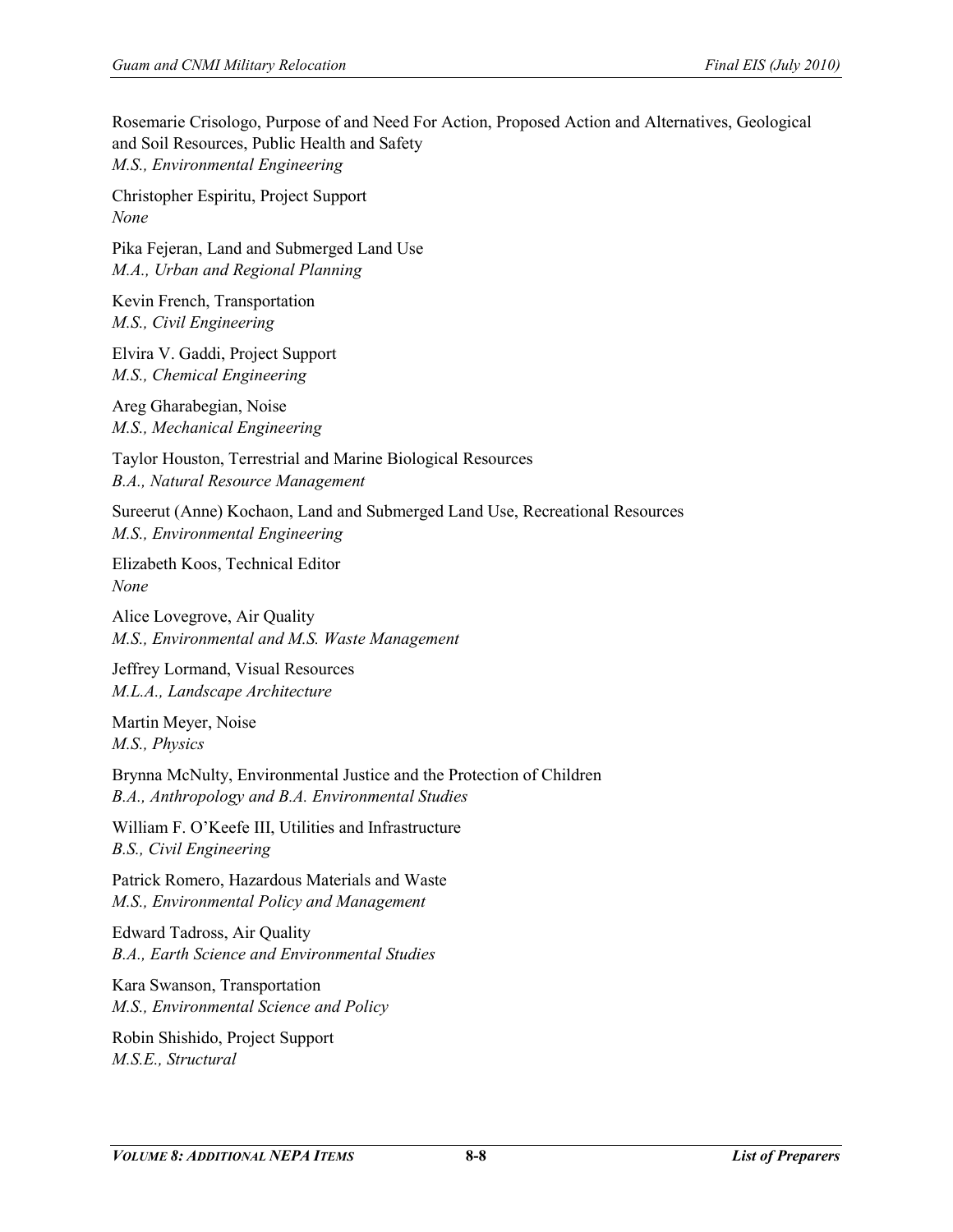Kathleen Terry, GIS *M.A.G., GIS*

#### **8.2.6 Helber Hastert & Fee Planners, Inc.**

David Curry, Purpose of and Need For Action, Proposed Action and Alternatives *M.A., Urban and Regional Planning*

John Goody, Purpose of and Need For Action, Proposed Action and Alternatives *M.S., General Management and M.A., Urban and Regional Planning*

Rob James, GIS *M.A., Geography*

## **8.2.7 John M. Knox and Associates, Inc.**

John Knox, Socioeconomics

*M.A. and PhD, Psychology*

Tom Dinell, Socioeconomics

*M.P.A., Public Affairs*

David Clark, Socioeconomics

*M.A., Economics*

Valerie Song, Socio-cultural Research

*B.A., English Literature*

# **8.2.8 Business Case Analytics LLC**

David Kiernan, Socioeconomics and General Services *B.S., Economics*